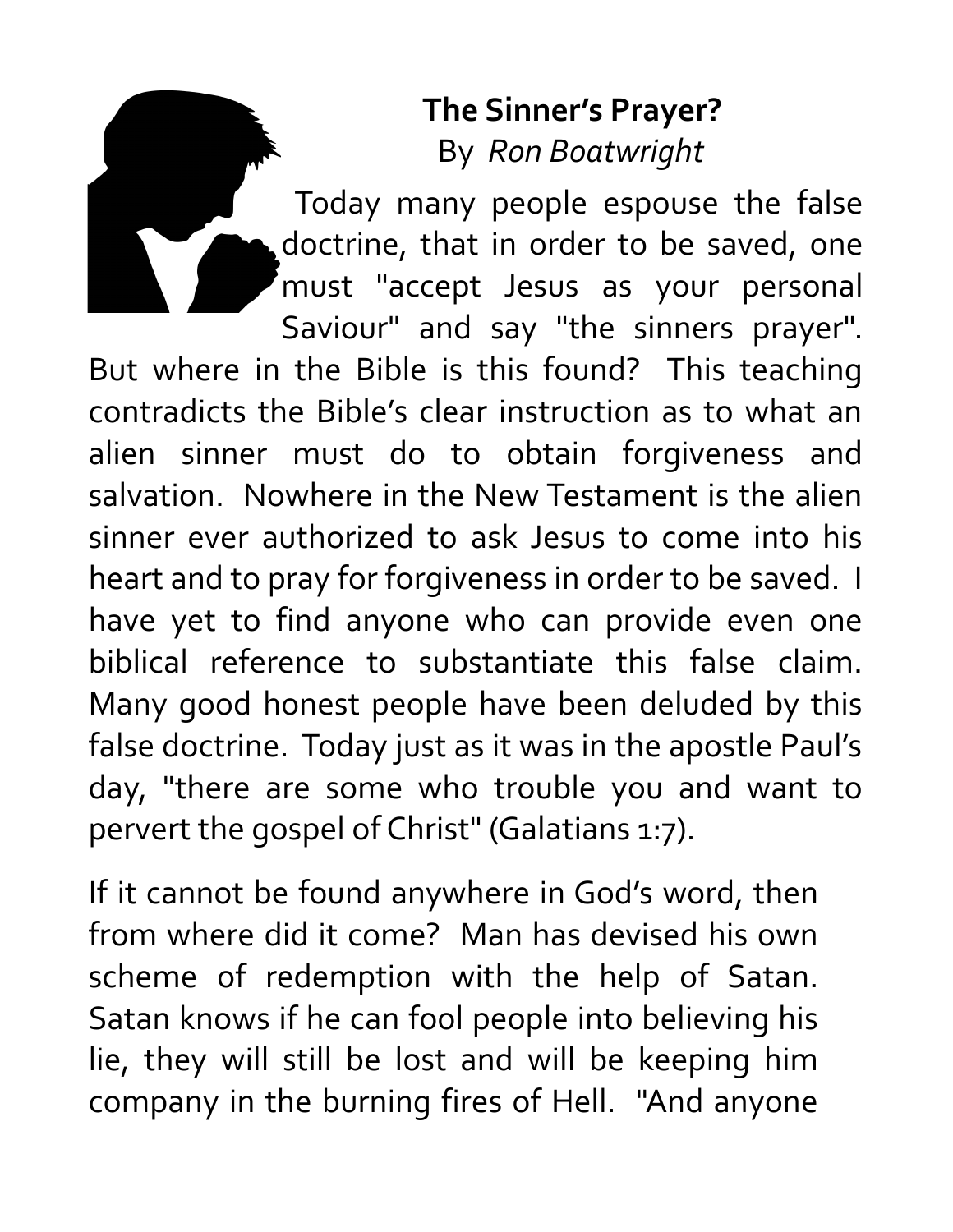not found written in the Book of Life was cast into the lake of fire" (Revelation 20:15). We must be obedient to God's plan of salvation, not one that man has "dreamed up". "There is a way that seems right to a man, but its end is the way of death" (Proverbs 14:12). Jesus says, "And in vain they worship Me, teaching as doctrines the commandments of men" (Mark 7:7). It is vain to follow the commandments of men, which will cause one to be lost.

Usually "the sinner's prayer" goes something like this:

*"Lord Jesus, I need You. Thank You for dying on the cross for my sins. I open the door of my life and receive You as my personal Saviour. Thank You for forgiving my sins and giving me eternal life. Take control of my life. Amen".* 

This may sound impressive, but it is foolish for an alien sinner to ask Jesus to come into his heart and to say "the sinner's prayer" in order to be saved. God will not respond to such a request.

God's salvation is accomplished by obedience. Jesus says, **"Not everyone who says to Me, Lord,**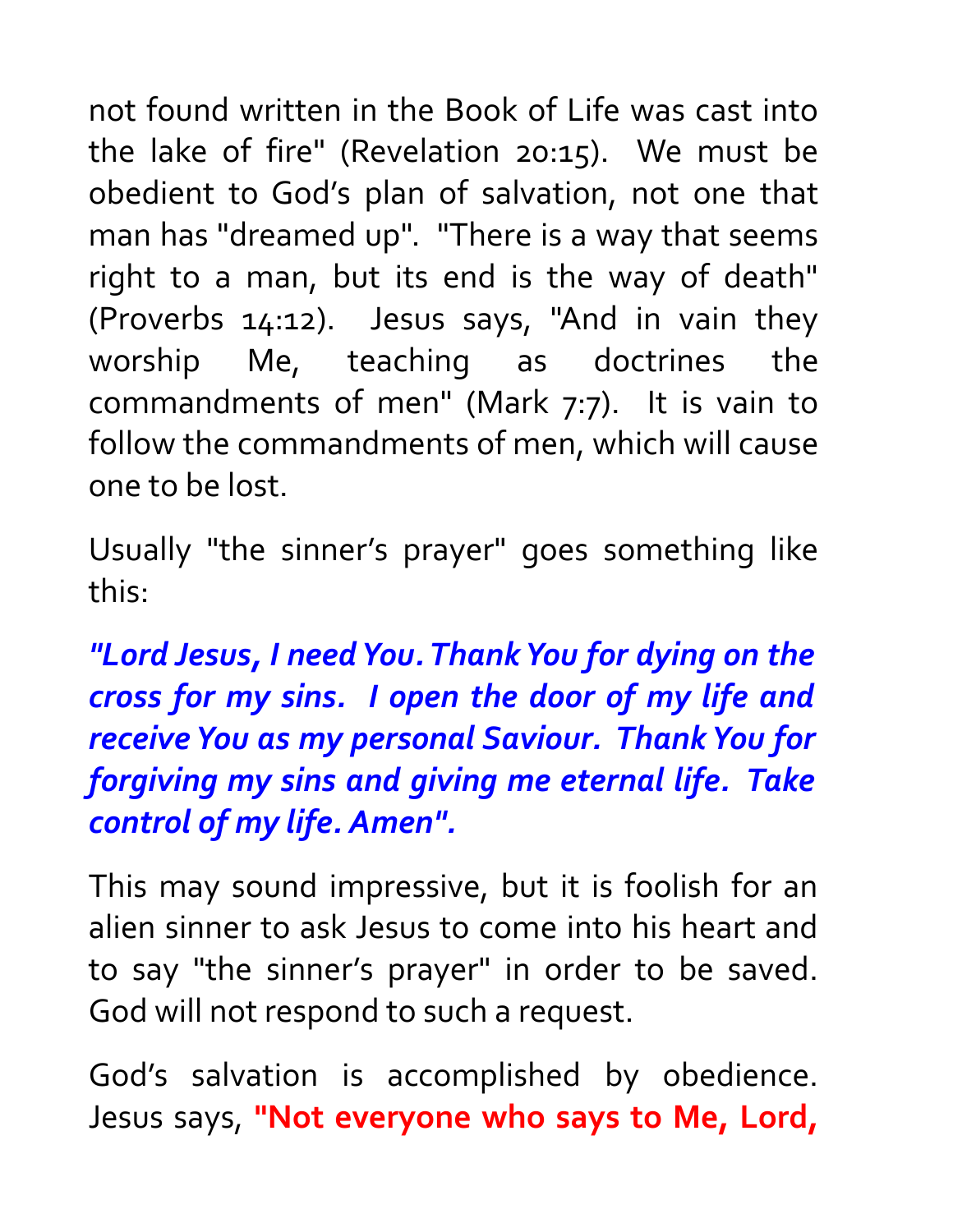**Lord, shall enter the kingdom of heaven, but he who does the will of my Father in heaven."** (Matthew 7:21). Just calling Jesus our Lord will not get us into heaven, but we must do the will of the Father to go there. Saying "the sinner's prayer" to be saved will not save us because it is not according to God's will. Jesus goes on to say, **"Many will say to Me in that day, Lord, Lord, have we not prophesied in Your name, cast out demons in Your name, and done many wonders in Your name? And then I will declare to them, I never knew you, depart from Me, you who practice lawlessness"** (Matthew 7:22-23). These people were believers in Christ. They called Him their Lord. They apparently had "accepted Jesus as their personal Saviour". But they were eternally lost because they hadn't **done the will of the Father**, but their own will. Such a tragedy!

People may be sincere in their beliefs, but if what they believe is not in harmony with God's will, they will be lost. "Whatever you do in word or deed, do all in the name of the Lord Jesus" (Colossians 3:17), that is by His authority. But saying the sinner's prayer to be saved is not by the Lord's authority.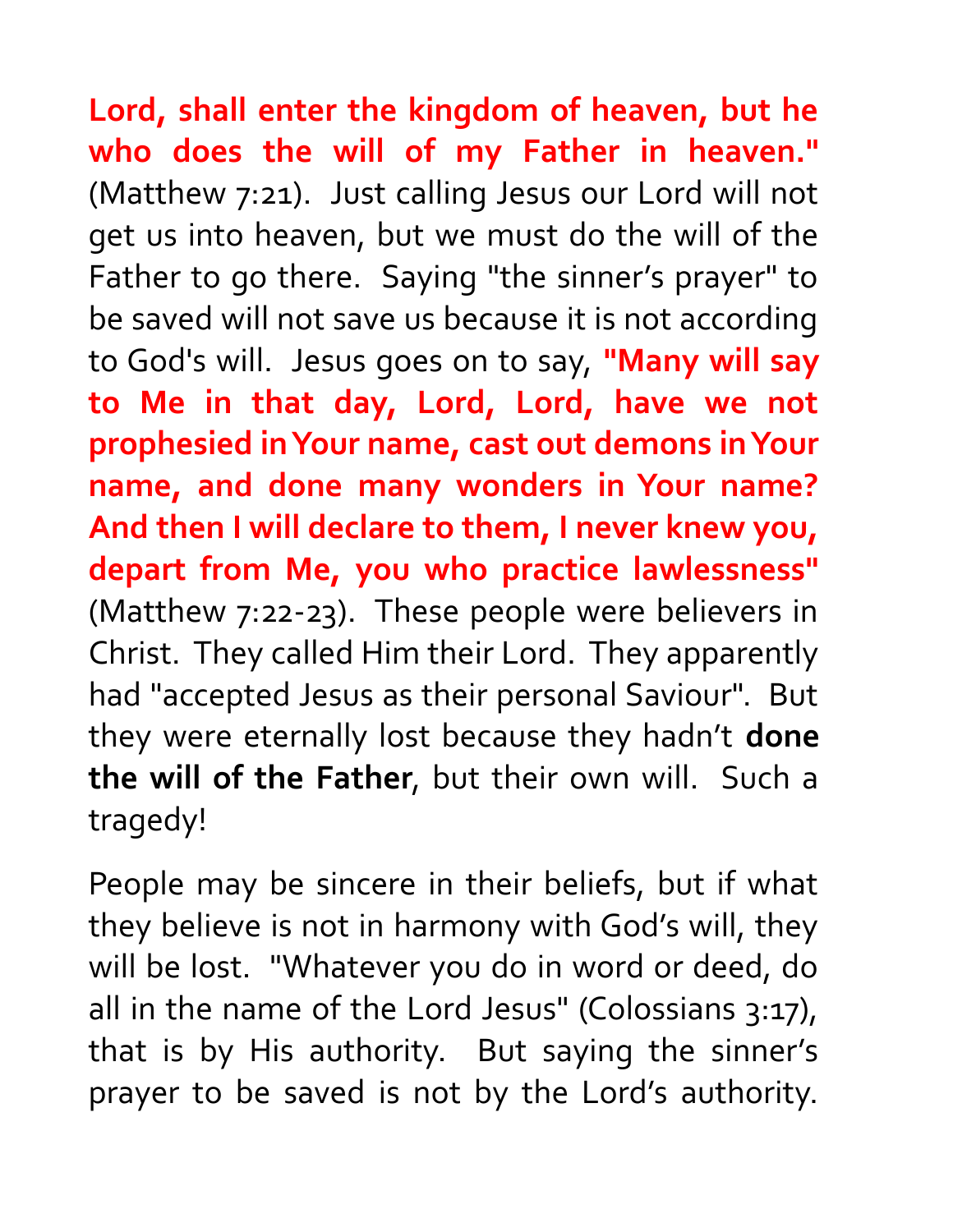The Bible says forgiveness and salvation is only in Christ. "**In Him** we have redemption through His blood, the forgiveness of sins" (Ephesians 1:7). Paul says, "Therefore I endure all things for the sake of the elect, that they also may obtain the salvation which is **in Christ Jesus**" (2 Timothy 2:10). How does one get into Christ where he can be forgiven and be saved? Galatians 3:27 says, "For as many of you as were **baptized into Christ Jesus** have put on Christ." The Bible's instructions are quite clear.

We read concerning Jesus, "And being perfected, He became the author of eternal salvation to all who obey Him" (Hebrews 5:9). Jesus is only going to save those who obey Him. What does Jesus say we must do to be saved? Jesus says, "He that believes and is baptized shall be saved" (Mark 16:16). A person needs help to misunderstand this. He does not say, he that believes and says "the sinner's prayer" shall be saved.

Because people do not believe and accept the truth of God's word, many people will believe a lie that is going to cause them to be eternally condemned. "And for this reason God will send them strong delusion that they should believe a lie, that they all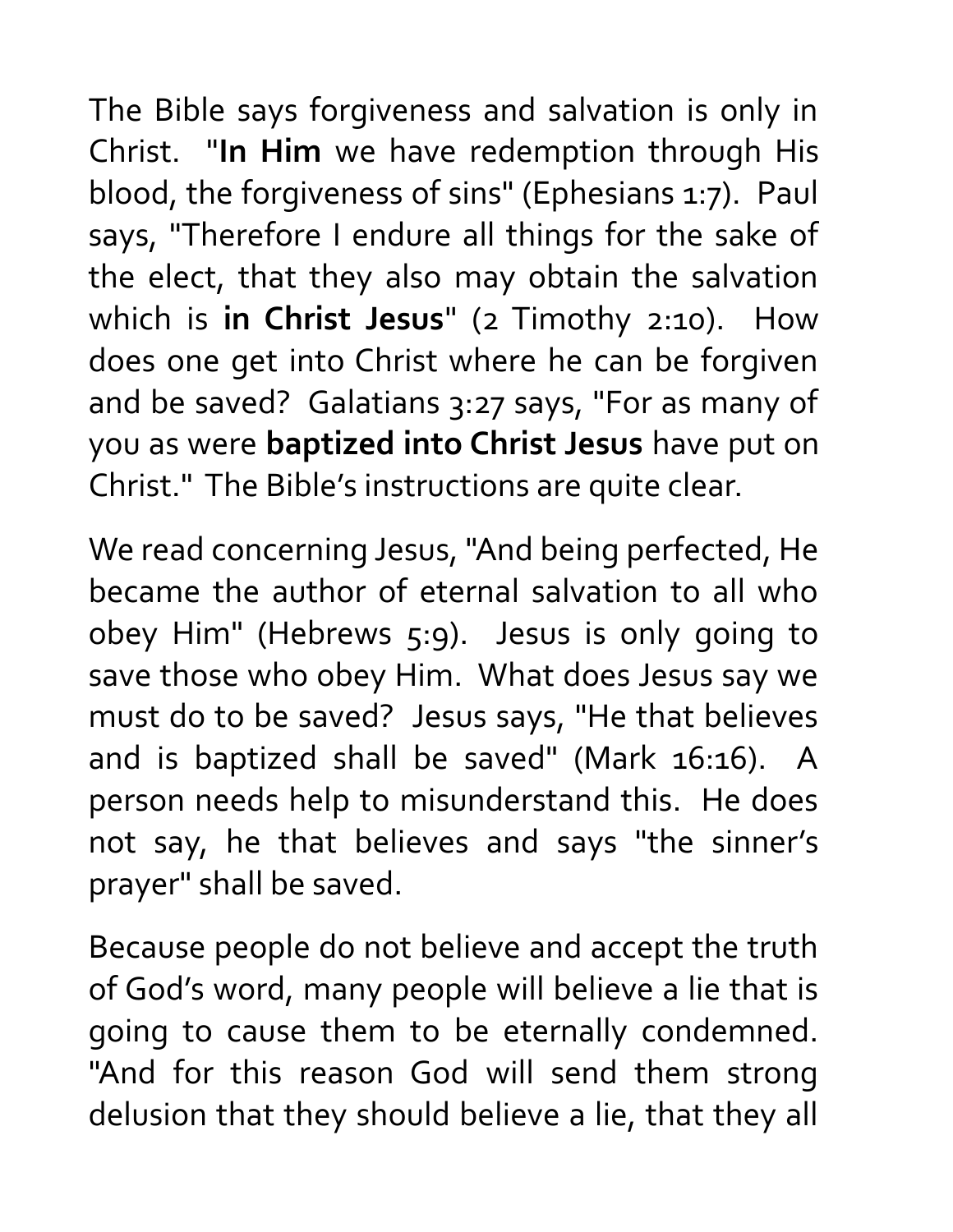may be condemned who did not believe the truth" (2 Thessalonians 2:12-13).

God says those who will not listen to Him concerning their salvation, "Then they will call on Me, but I will not answer; they will seek Me diligently, but they will not find Me. Because they hated knowledge and did not choose the fear of the Lord, they would have none of My counsel" (Proverbs 1:28-29). If people will not listen to God's counsel, particularly concerning their salvation, He will not have anything to do with them and they will end up being eternally lost.

"The sinner's prayer" is man's substitute for God's requirement of being baptized for the forgiveness of our sins. God's word says, "Repent and be baptized everyone of you in the name of Jesus Christ for the remission of sins" (Acts 2:38), and "He that believes and is baptized shall be saved" (Mark 16:16). But man says to "accept Jesus as your personal Saviour" and say "the sinner's prayer" for the forgiveness of your sins and you will be saved. I cannot think of a more flagrant crime against both God and man than to teach lost sinners, who want